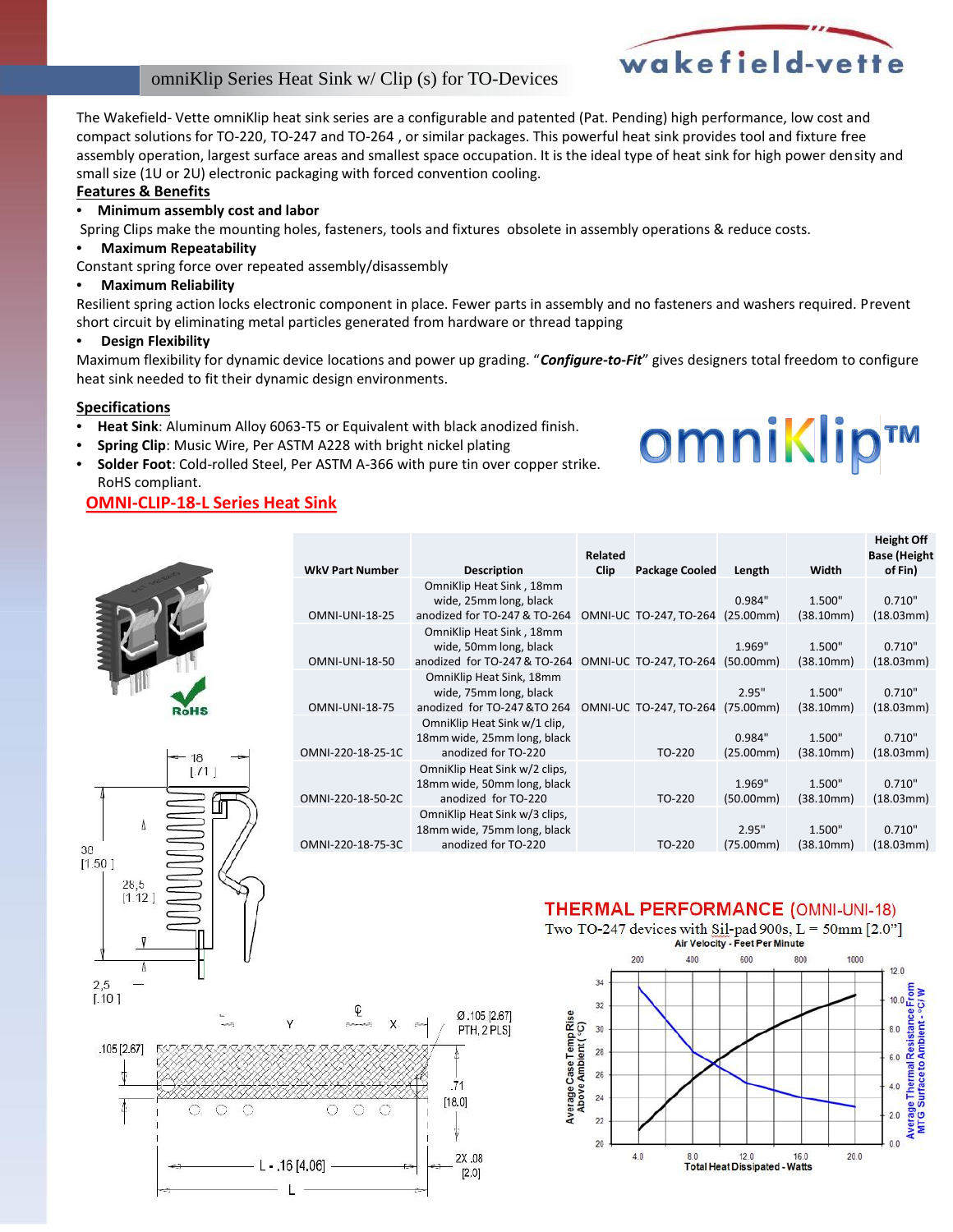## omniKlip Series Heat Sink w/ Clip (s) for TO-Devices



# **OMNI-UNI-32-L Series Heat Sink**

**RoHS** 

| <b>WkV Part Number</b> | <b>Description</b>                   | <b>Related Cross Sell Part</b> | Package<br>Cooled | Shape        | Length          | Width           | <b>Height Off Base</b><br>(Height of Fin) |
|------------------------|--------------------------------------|--------------------------------|-------------------|--------------|-----------------|-----------------|-------------------------------------------|
|                        | OmniKlip Heat Sink for 2 universal 2 |                                |                   |              |                 |                 |                                           |
|                        | clips, 32mm wide, 58mm long, black   |                                | TO-247. TO-       | Rectangular, |                 |                 |                                           |
| <b>OMNI-UNI-32-58</b>  | anodized for any TO except TO220     | OMNI-UC, OMNI-220C             | 264               | Fins         | $2.28$ " (58mm) | $1.25$ " (32mm) | 1.62 (46.3mm)                             |

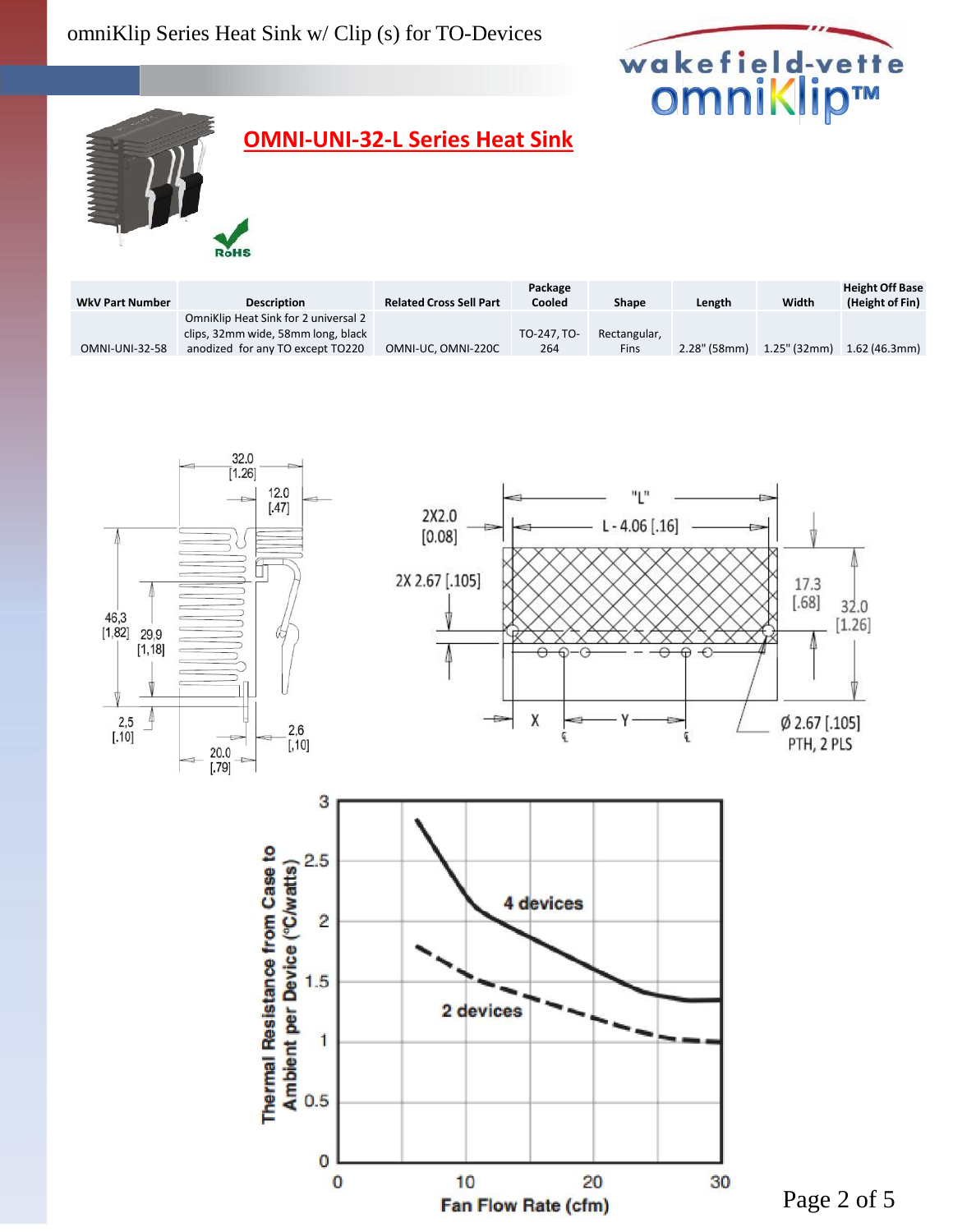



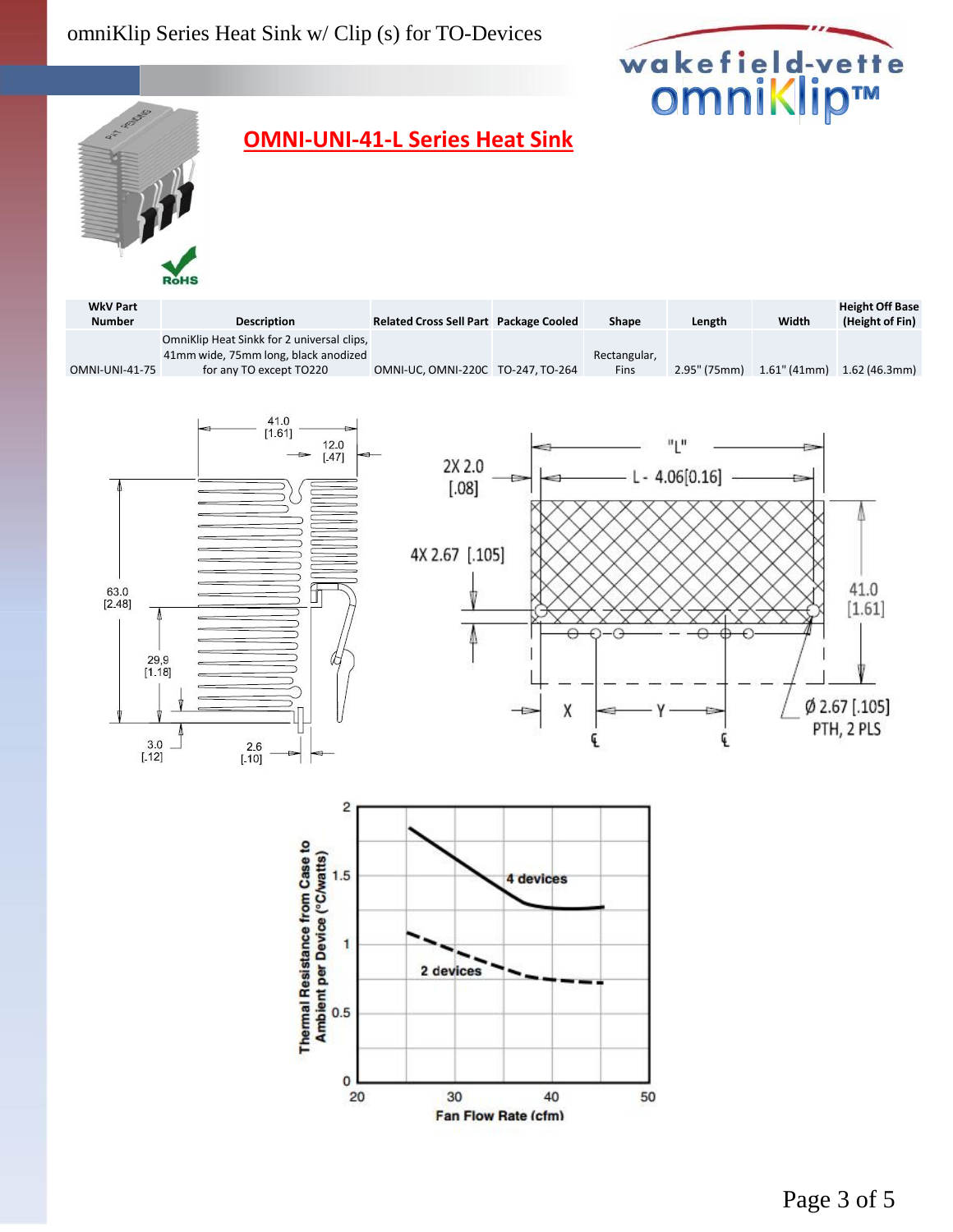



## **Clips**

**Part Number Description**

OMNI-UC Universal Clip for OmniKlip Heat Sink for any TO except T0220 OMNI-220C Clip for OmniKlip Heat Sink for TO 220

Universal Clip mechanism is rotating the bar by 180° The eccentric circle will raise 0.09". This deformation will exert the force on the components.







omniKlip assembly model in ANSYS, with 18 lbf load applied to the clip



Under the 18 lbf, the clip deformed 0.09" from its original position to the final



With the FEA analysis and simulation, the force applied to the TO-series components will be at least 18 lbs.

Directional deformation plot as shown